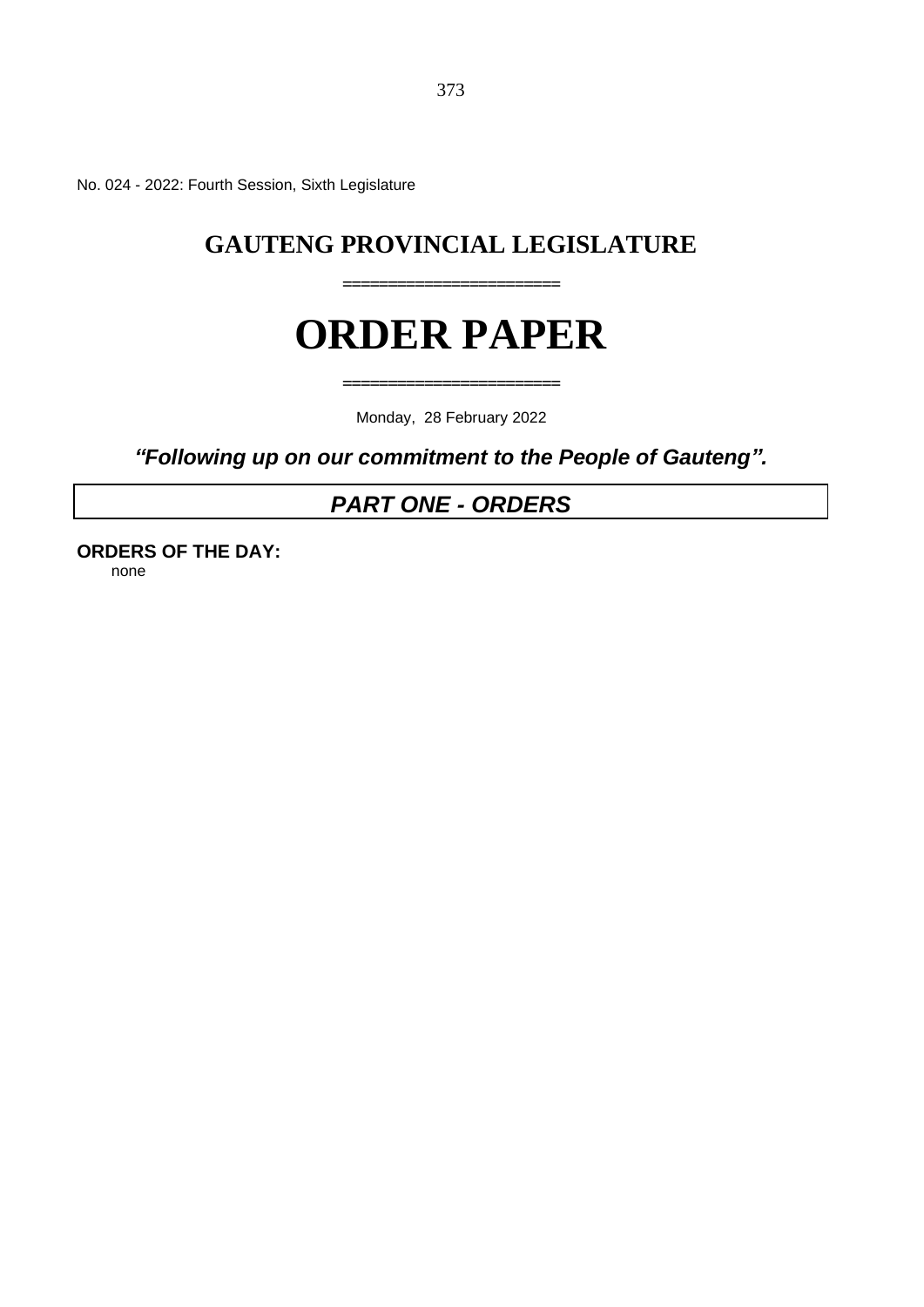### **ORDERS:**

1. Standing Committee for the Scrutiny of Subordinate Legislation's Fourth Quarterly Performance Report for the 2020/2021 financial year. *[Announcements, Tabling and Committee Reports No. …, Page No. …, Item 1]*

Chairperson: Hon. D K Adams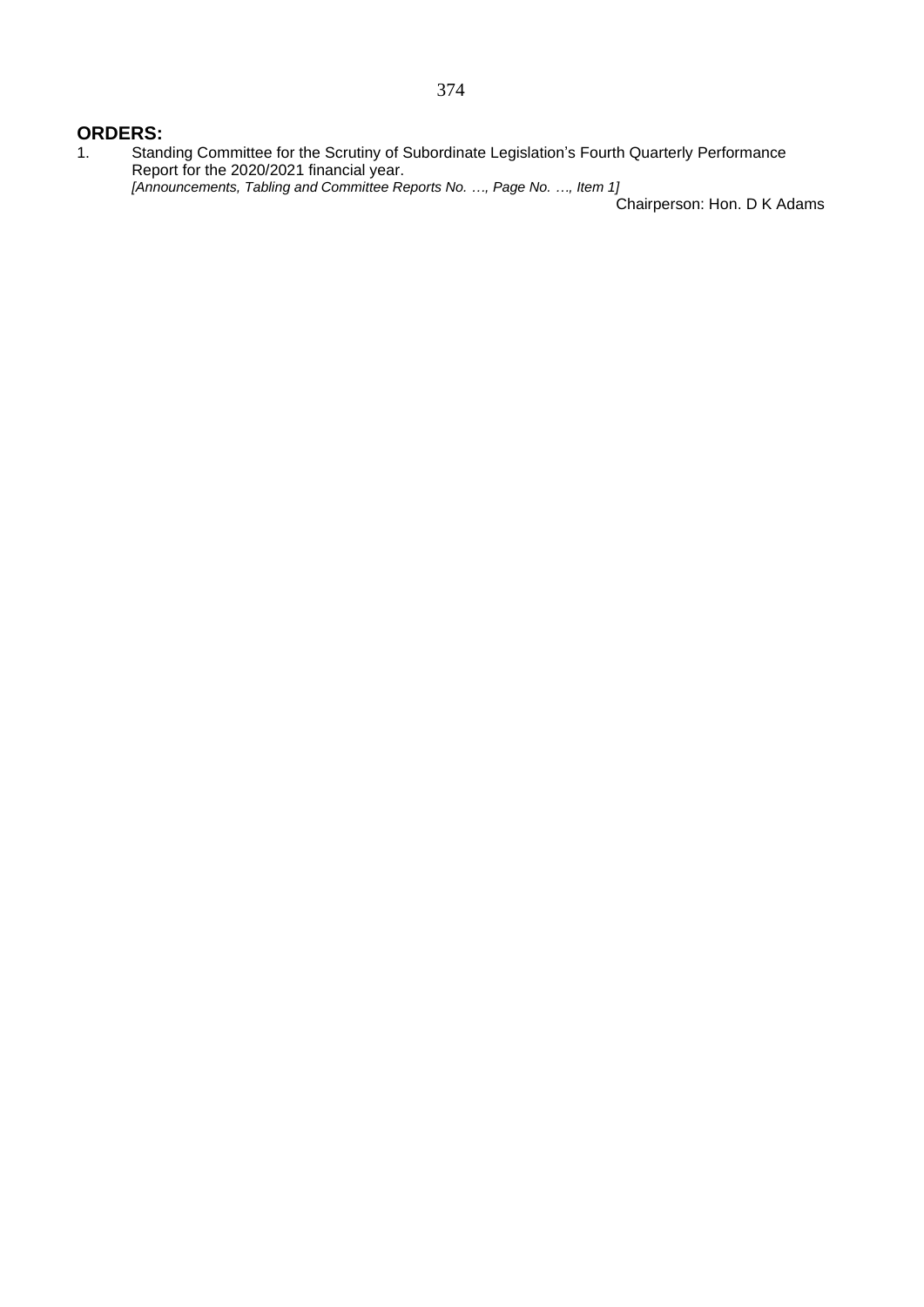## *NCOP BILLS & PAPERS*

## **MATTERS FOR PRIORITISATION BY PROGRAMMING COMMITTEE** [i.t.o. Rule 235(1)] none

#### **REFERRED TO COMMITTEES** [i.t.o. Rule 232(1)]

## *ECONOMIC DEVELOPMENT, ENVIRONMENT, AGRICULTURE AND RURAL DEVELOPMENT:*

- 1. National Forest Amendment Bill *[B11B-2016] to [B11D-2016].*
- 2. National Environmental Management Laws Amendment Bill *[B14D-2017]*

## *CO-OPERATIVE GOVERNANCE, TRADITIONAL AFFAIRS AND HUMAN SETTLEMENTS:*

1. Local Government: Municipal Systems Amendment Bill *[B2D-2019]*

#### *FINANCE:*

none

#### *HEALTH:*

none

#### *OVERSIGHT COMMITTEE ON THE PREMIER'S OFFICE & THE LEGISLATURE:* none

## *ROADS AND TRANSPORT:*

none

### *SOCIAL DEVELOPMENT:*

none

### *SPORT, RECREATION, ARTS AND CULTURE:*

none

#### **SECTION 74/76 BILLS NOT FINALISED BY NATIONAL PARLIAMENT** none

## **RETURNED FOR PROVINCIAL VOTE**

none

## *PROVINCIAL BILLS*

## **BILLS APPROVED BY THE EXECUTIVE COUNCIL**

none

## **MEMBER'S BILLS AWAITING PUBLICATION**

none

## **BILLS PUBLISHED BEFORE INTRODUCTION**

1. Gauteng Provincial Laws General Amendment Bill *[G007-2020]*

## **BILLS INTRODUCED IN THE HOUSE**

- 1. Gauteng Community Safety Oversight Bill *[G003-2020]*
- 2. Gauteng Township Economic Development Bill *[G003-2021]*
- 3. Gauteng Provincial Adjustments Appropriation Bill *[G004-2021]*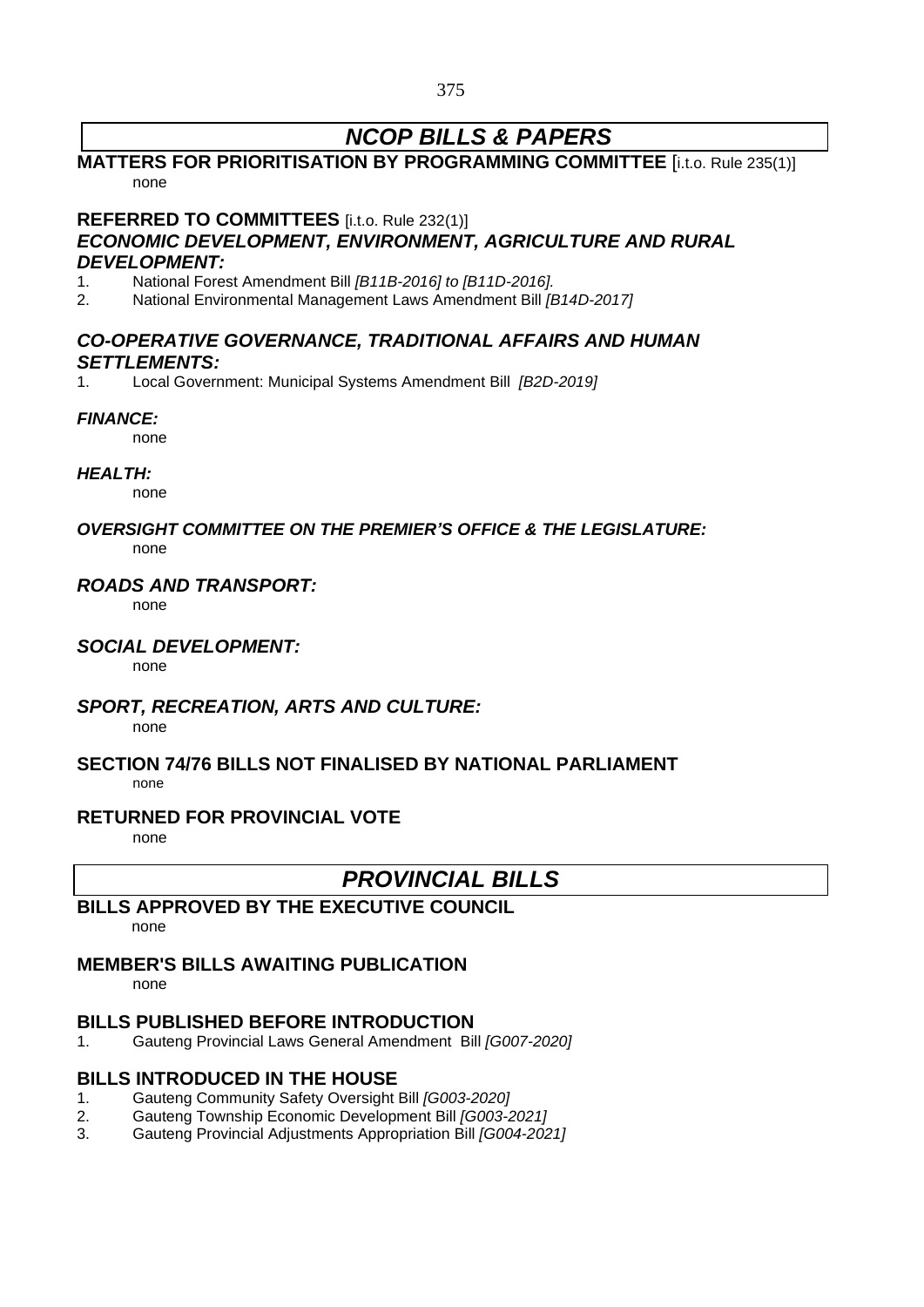## *PROVINCIAL BILLS (Cont.)*

## **BILLS REFERRED TO COMMITTEES**

*COMMUNITY SAFETY:*

none

### *ECONOMIC DEVELOPMENT, ENVIRONMENT, AGRICULTURE AND RURAL DEVELOPMENT:*

1. Gauteng Township Economic Development Bill *[G003-2021]*

## *EDUCATION:*

none

### *FINANCE*

1. Gauteng Provincial Adjustments Appropriation Bill *[G004-2021]*

## *HEALTH:*

none

### *INFRASTRUCTURE DEVELOPMENT:*

none

#### *COOPERATIVE GOVERNANCE, TRADITIONAL AFFAIRS & HUMAN SETTLEMENTS:* none

### *ROADS & TRANSPORT:*

none

#### *SOCIAL DEVELOPMENT:*

none

### *SPORT, ARTS, CULTURE & RECREATION:*

none

### *SCRUTINY OF SUBORDINATE LEGISLATION:*

1. Gauteng Community Safety Oversight Bill *[G003-2020]*

### *PUBLIC ACCOUNTS:*

none

#### *OVERSIGHT COMMITTEE ON THE PREMIER'S OFFICE & THE LEGISLATURE:* none

## **NEGOTIATING MANDATES ON NCOP BILLS**

none

## **AMENDMENTS TO BILLS**

none

## *SUB-ORDINATE LEGISLATION*

none

## *PETITIONS*

1. Refusal to provide Services: Sedibeng PP01A/05/21 CS

2. Improper utilization of Heritage site: Sharpeville PP02A/05/21 SACR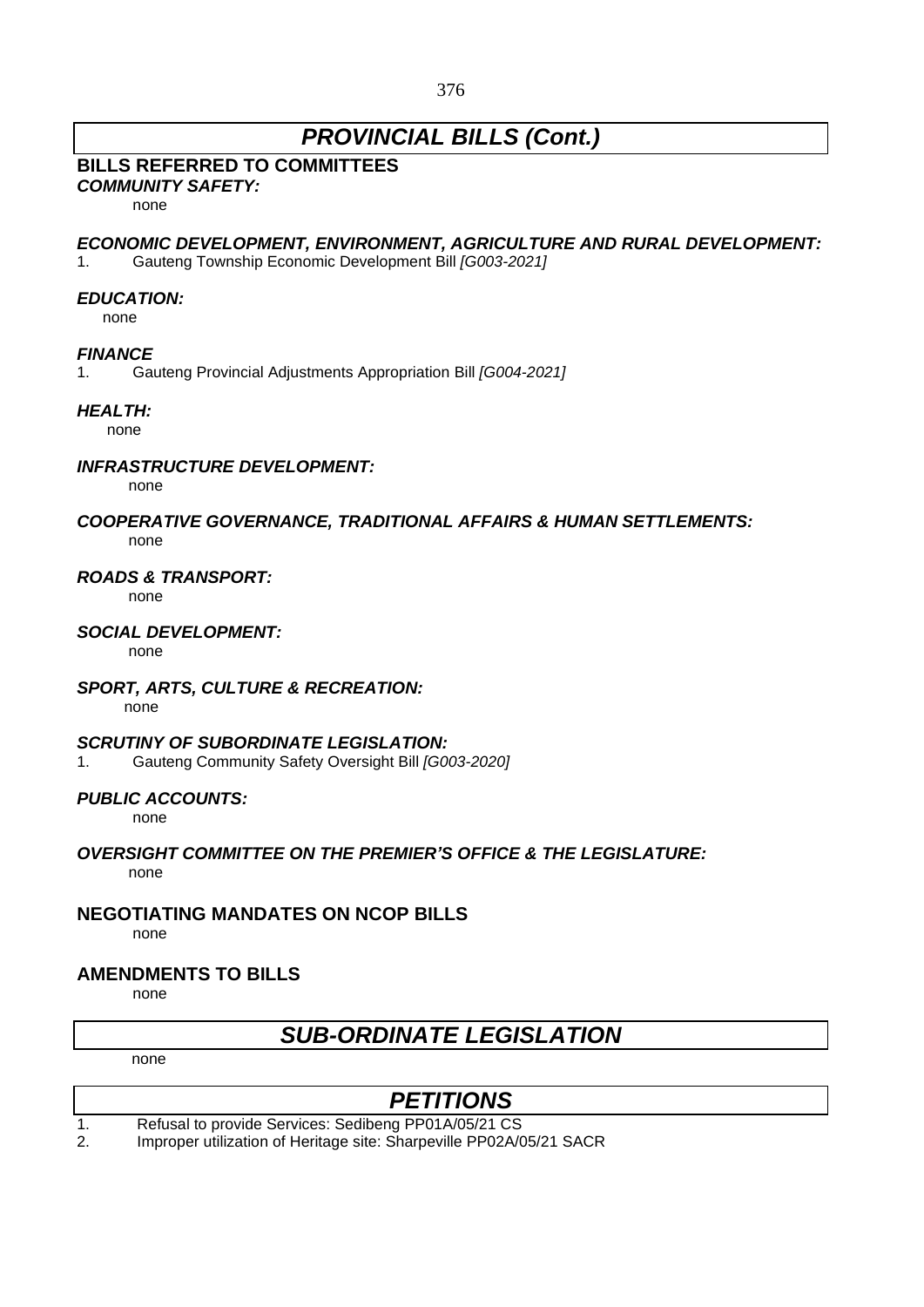## *PETITIONS (Cont.)*

- 3. Lack of Electricity: Evaton West: PP04A/05/21/LO
- 4. Provision of Service and Relocation of Tshepiso community: PP05A/05/21/LO
- 5. Request for a replacement of asbestos roofs Rietfontein: PP06A/05/21/LO-HS
- 6. Provision of water Rietfontein: PP07A/05/21/LO-HS
- 7. Installation of Traffic Lights: Olifants and Plantation Road: PPO8A/05/21/LO-RT
- 8. Lack of a Storm water drainage System Etwatwa: PP09A/05/21/LO
- 9. Tarred Roads Etwatwa: PP10A/05/21/LO
- 10. Inadequate Services: Etwatwa Ext 34 PP11A/05/21/LO
- 11. Request for a clinic Reitspruit: PP12A/05/21/LO
- 12. Relocation of Boitumelo Residents: Sedibeng PP013A/06/21/LO-HS
- 13. Request for Housing Development Project: Loftus Tshwane PP14A/06/21/LO-HS
- 14. Building of a Police station: Boiphelong PP15A/06/21/CS
- 15. Request for Intervention: Orange Farm PP18A/06/21/LO
- 16. Request for assistance: Erf 577 and 587 North Evaton PP20A/06/21/LO
- 17. Request for Land: Funding and Training: TRFC PP16A/06/21/ARD-EC
- 18. Installation of Smart Meters Powerville Park PP21A/06/21/LO
- 19. Request for a Lease agreement: Xola Sizwe Youth Development Organisation PP22A/06/21/LO
- 20. Proclamation of Land: Evaton West PP23A/06/21/LO
- 21. Outstanding Payment: Sterkfontein cemetery Ablution Blocks and Septic Tank:PP24A/06/21/LO West Rand
- 22. Interruption of water supply: Evaton North PP25A/06/21/LO
- 23. Proclamation of Land: Chris Hani PP26A/06/21/LO
- 24. Noise Nuisance: Cullinan PP27BA/06/21/EC
- 25. Missing Person: Tshwane PP28A/06/21/CS
- 26. Request for Employment: Department of Health PP29A/06/21/HE-LO
- 27. Request for Clinic: Ward 11 Tshepiso PP30A/06/21/LO HE
- 28. Allocation of RDP House: PP31A/06/21/LO-HS Ekurhuleni

## *REPORTS REFERRED TO COMMITTEES*

### *COMMUNITY SAFETY:*

- 1*.* Department of Community Safety Strategic Plan for the 2020-2025 financial years. *[Announcements, Tablings and Committee Reports No. 62, Page No. 129]*
- 2*.* Department of Community Safety Annual Performance Plan for the 2021-2022 financial year. *[Announcements, Tablings and Committee Reports No. 62, Page No.133]*
- 3. Department of Community Safety Revised Annual Performance Plan for the 2021-2022 financial year. *[Announcements, Tablings and Committee Reports No. 299, Page No.605]*
- 4. Department of Community Safety Third Quarterly Performance Report for the 2021-2022 financial year. *[Announcements, Tablings and Committee Reports No. 19, Page No.37]*

### *CO-OPERATIVE GOVERNANCE, TRADITIONAL AFFAIRS AND HUMAN SETTLEMENTS:*

- 1. Department of Co-operative Governance and Traditional Affairs Strategic Plan for the 2020-2025 financial years. *[Announcements, Tablings and Committee Reports No 84, Page No 173]*
- 2. Department of Human Settlements Strategic Plan for the 2020-25 financial year.
- *[Announcements, Tablings and Committee Reports No 86, Page No. 177]*
- 3. Westrand District Municipality progress report on the implementation of the Financial Recovery Plan for July 2020. *[Announcements, Tablings and Committee Reports No 203, Page No. 417]*
- 4. Westrand District Municipality progress report on the implementation of the Financial Recovery Plan for October 2020. *[Announcements, Tablings and Committee Reports No 312, Page No. 635]*
- 5. Westrand District Municipality progress report on the implementation of the Financial Recovery Plan for January 2021. *[Announcements, Tablings and Committee Reports No 21, Page No. 43]*
- 6. Emfuleni Local Municipality Quarter 1, Quarter 2 and Mid-Year Budget Performance reports for 2020/2021 financial year. *[Announcements, Tablings and Committee Reports No 35, Page No. 73]*
- 7. Department of Co-operative Governance and Traditional Affairs Annual Performance Plan for the 2021-2022 financial year. *[Announcements, Tablings and Committee Reports No. 48, Page No. 105]*
- 8. Department of Human Settlements Annual Performance Plan for the 2021-2022 financial year. *[Announcements, Tablings and Committee Reports No. 49, Page No. 107]*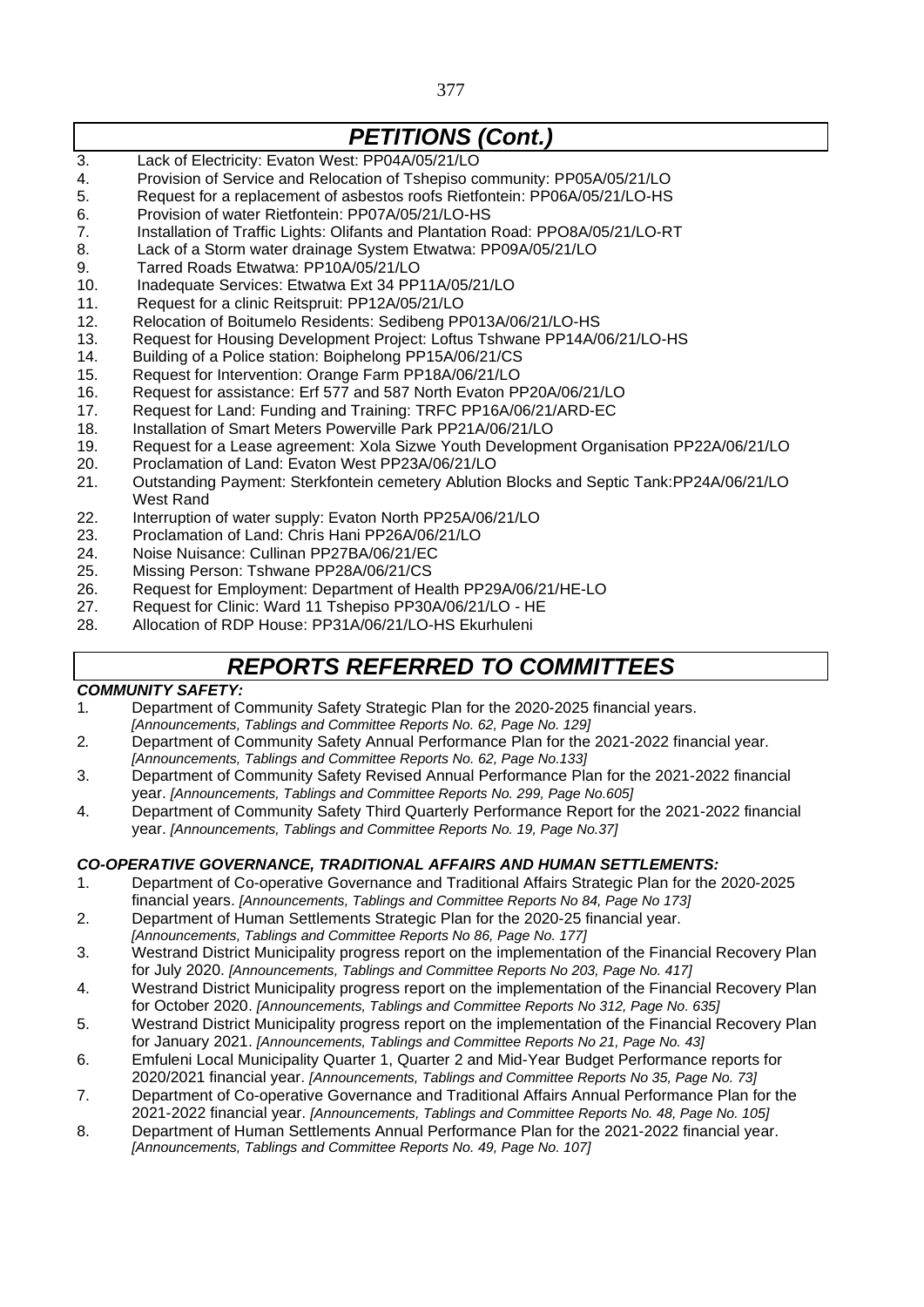- *CO-OPERATIVE GOVERNANCE, TRADITIONAL AFFAIRS AND HUMAN SETTLEMENTS:*
- 9. Gauteng Partnership Fund Annual Performance Plan for the 2021-22 financial year.
- *[Announcements, Tablings and Committee Reports No. 50, Page No. 109]* 10. Gauteng Partnership Fund Strategic Plan for the 2020-21 – 2024/2025 financial years.
- *[Announcements, Tablings and Committee Reports No. 51, Page No. 111]*
- 11. Westrand District Municipality progress report on the implementation of the Financial Recovery Plan for March 2021. *[Announcements, Tablings and Committee Reports No. 61, Page No. 131]*
- 12. Westrand District Municipality progress report on the implementation of the Financial Recovery Plan for April 2021. *[Announcements, Tablings and Committee Reports No. 152, Page No. 313]*
- 13. Westrand District Municipality progress report on the implementation of the Financial Recovery Plan for May 2021. *[Announcements, Tablings and Committee Reports No. 181, Page No. 371]*
- 14. Westrand District Municipality progress report on the implementation of the Financial Recovery Plan for June 2021. *[Announcements, Tablings and Committee Reports No. 205, Page No. 419]*
- 15. Consolidated Municipal Annual Performance Report for the 2019-2020 financial year i.t.o. Section 47 of MSA. *[Announcements, Tablings and Committee Reports No. 251, Page No. 511]*
- 16. Midvaal Local Municipality Annual Performance Report for the 2020/21 financial year.
	- *[Announcements, Tablings and Committee Reports No. 277, Page No. 563]*
- 17. Westrand District Municipality progress report on the implementation of the Financial Recovery Plan for November 2021. *[Announcements, Tablings and Committee Reports No. 364, Page No. 735]*
- 18. Department of Human Settlements Revised Annual Performance Plan for the 2021-2022 financial year. *[Announcements, Tablings and Committee Reports No. 433, Page No. 873]*
- 19. Department of Human Settlements Adjusted Annual Performance Plan for the 2021-2022 financial year. *[Announcements, Tablings and Committee Reports No. 4, Page No. 7]*
- 20. Department of Co-operative Governance and Traditional Affairs Third Quarterly Performance Report for the 2021-2022 financial year. *[Announcements, Tablings and Committee Reports No. 11, Page No. 21]*
- 21. Department of Human Settlements Third Quarterly Performance Report for the 2021-2022 financial year. *[Announcements, Tablings and Committee Reports No. 12, Page No. 23]*
- 22. Midvaal Local Municipality Annual Report for the 2020/21 financial year.
- *[Announcements, Tablings and Committee Reports No. 26, Page No. 51]*
- 23. Midvaal Local Municipality Annual Financial Statements for the 2020/21 financial year. *[Announcements, Tablings and Committee Reports No. 27, Page No. 53]*
- 24. Midvaal Local Municipality Annual Performance Report for the 2020/21 financial year. *[Announcements, Tablings and Committee Reports No. 28, Page No. 55]*

### *ECONOMIC DEVELOPMENT, ENVIRONMENT, AGRICULTURE AND RURAL DEVELOPMENT:*

- 1. Department of Agriculture and Rural Development Strategic Plan for the 2020-2025 financial year. *[Announcements, Tablings and Committee Reports No 52, Page No.109]*
- 2. Department of Economic Development Strategic Plan for the 2020-2025 financial years.
- *[Announcements, Tablings and Committee Reports No 72, Page No.149]* 3. Gauteng Growth and Development Agency (GGDA)) Strategic Plan for the 2020-2025 financial
- years. *[Announcements, Tablings and Committee Reports No 74, Page No.153]* 4. Gauteng Tourism Authority Strategic Plan for the 2020-2025 financial year.
- *[Announcements, Tablings and Committee Reports No 76, Page No.157]*
- 5. Gauteng Gambling Board (GGB) Strategic Plan for the 2020-2025 financial years.
- *[Announcements, Tablings and Committee Reports No 78, Page No.161]*
- 6. Gauteng Enterprise Propeller (GEP) Strategic Plan for the 2020-2025 financial years. *[Announcements, Tablings and Committee Reports No 80, Page No.165]*
- 7. Cradle of Humankind World Heritage Site and Dinokeng Projects Strategic Plan for the 2020-2025 financial years. *[Announcements, Tablings and Committee Reports No 82, Page No.169]*
- 8. Gauteng Enterprise Propeller (GEP) Revised Strategic Plan for the 2020-2025 financial years.
- *[Announcements, Tablings and Committee Reports No 223, Page No.457]*
- 9. Gauteng Gambling Board (GGB) Revised Strategic Plan for the 2020-2025 financial years. *[Announcements, Tablings and Committee Reports No 225, Page No.461]*
- 10. Gauteng Tourism Authority Revised Strategic Plan for the 2020-2025 financial year. *[Announcements, Tablings and Committee Reports No 227, Page No.465]*
- 11. Cradle of Humankind World Heritage Site and Dinokeng Projects Revised Strategic Plan for the 2020-2025 financial years. *[Announcements, Tablings and Committee Reports No 229, Page No.469]*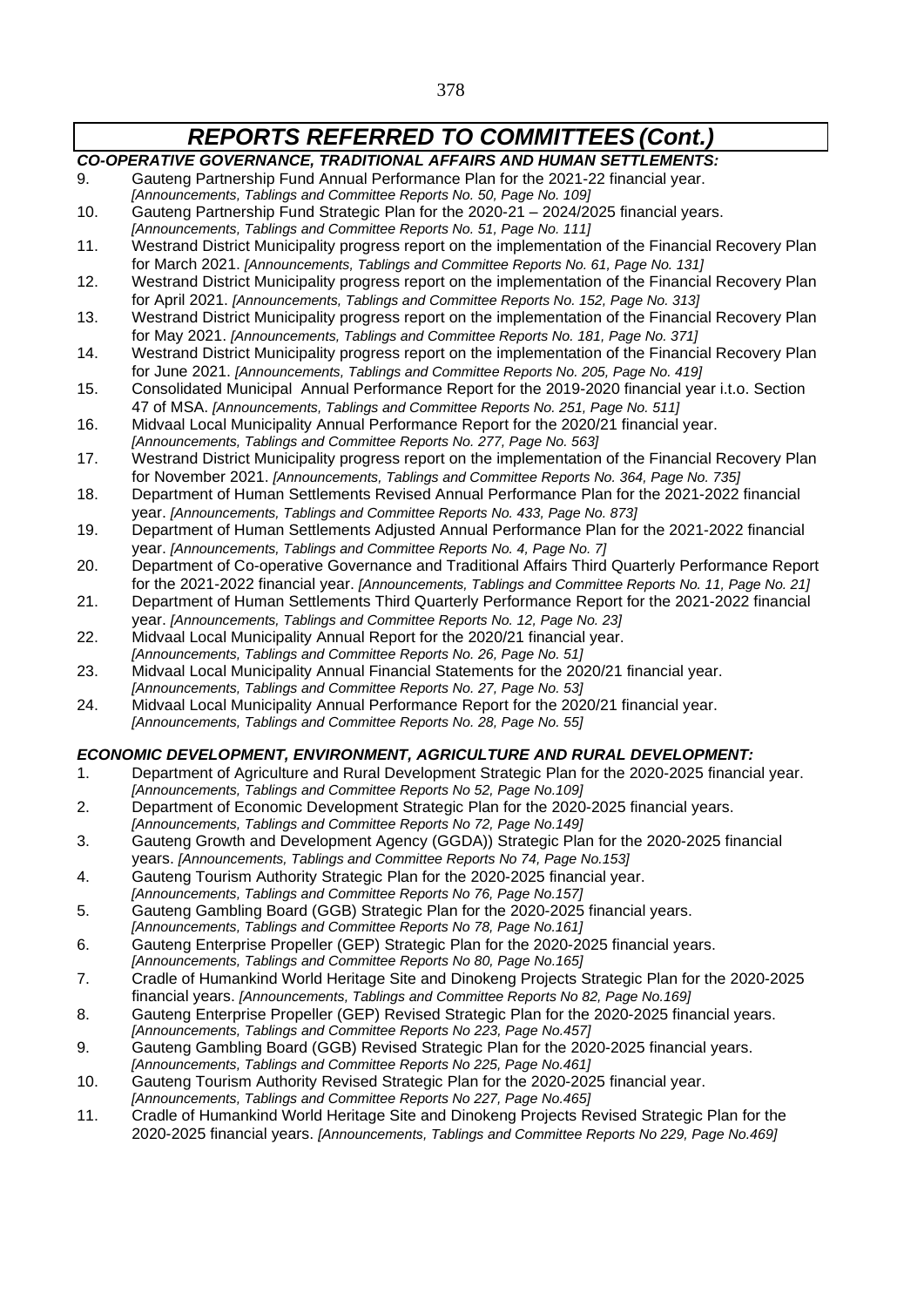#### *ECONOMIC DEVELOPMENT, ENVIRONMENT, AGRICULTURE AND RURAL DEVELOPMENT:*

- 12. Department of Agriculture and Rural Development Annual Performance Plan for the 2021-2022 financial year. *[Announcements, Tablings and Committee Reports No. 63, Page No.135]*
- 13. Department of Economic Development Annual Performance Plan for the 2021-2022 financial year. *[Announcements, Tablings and Committee Reports No. 65, Page No.139]*
- 14. Gauteng Growth and Development Agency (GGDA) Annual Performance Plan for the 2021-2022 financial years. *[Announcements, Tablings and Committee Reports No. 146, Page No.301]*
- 15. Gauteng Tourism Authority Annual Performance Plan for the 2021-2022 financial year. *[Announcements, Tablings and Committee Reports No. 149, Page No.307]*
- 16. Gauteng Gambling Board (GGB) Annual Performance Plan for the 2021-2022 financial years. *[Announcements, Tablings and Committee Reports No. 148, Page No.305]*
- 17. Gauteng Enterprise Propeller (GEP) Annual Performance Plan for the 2021-2022 financial year. *[Announcements, Tablings and Committee Reports No. 150, Page No.309]*
- 18. Cradle of Humankind World Heritage Site and Dinokeng Projects Annual Performance Plan for the 2021-2022 financial year. *[Announcements, Tablings and Committee Reports No. 145, Page No.299]*
- 19. Gauteng Tourism Authority Revised Annual Performance Plan for 2021/22 financial year. *[Announcements, Tablings and Committee Reports No. 294, Page No. 595]*
- 20. Department of Economic Development Revised Annual Performance Plan for the 2021-2022 financial year. *[Announcements, Tablings and Committee Reports No. 295, Page No.597]*
- 21. Gauteng Enterprise Propeller (GEP) Revised Annual Performance Plan for the 2021-2022 financial year. *[Announcements, Tablings and Committee Reports No. 296, Page No.599]*
- 22. Gauteng Gambling Board (GGB) Revised Annual Performance Plan for the 2021-2022 financial years. *[Announcements, Tablings and Committee Reports No. 297, Page No.601]*
- 23. Gauteng Growth and Development Agency (GGDA) Revised Annual Performance Plan for the 2021- 2022 financial years. *[Announcements, Tablings and Committee Reports No. 298, Page No.603]*
- 24. Department of Economic Development Third Quarterly Performance Report for the 2021-2022 financial year. *[Announcements, Tablings and Committee Reports No. 5, Page No.9]*
- 25. Cradle of Humankind World Heritage Site and Dinokeng Third Quarterly Performance Report for the 2021-2022 financial year. *[Announcements, Tablings and Committee Reports No. 6, Page No.11]*
- 26. Gauteng Enterprise Propeller (GEP) Third Quarterly Performance Report for the 2021-2022 financial year. *[Announcements, Tablings and Committee Reports No. 7, Page No.13]*
- 27. Gauteng Gambling Board (GGB) Third Quarterly Performance Report for the 2021-2022 financial years. *[Announcements, Tablings and Committee Reports No. 8, Page No.15]*
- 28. Gauteng Growth and Development Agency (GGDA) Third Quarterly Performance Report for the 2021-2022 financial years. *[Announcements, Tablings and Committee Reports No. 9, Page No.17]*
- 29. Gauteng Tourism Authority Third Quarterly Performance Report for 2021/22 financial year. *[Announcements, Tablings and Committee Reports No. 10, Page No. 19]*
- 30. Department of Agriculture and Rural Development Third Quarterly Performance Report for the 2021- 2022 financial year. *[Announcements, Tablings and Committee Reports No. 21, Page No.41]*

### *EDUCATION:*

- 1. Department of Education Strategic Plan for the 2020-2025 financial year.
- *[Announcements, Tablings and Committee Reports No. 49, Page No. 103]*
- 2. Department of Education Revised Strategic Plan for the 2020-2025 financial years. *[Announcements, Tablings and Committee Reports No. 209, Page No. 429]*
- 3. Department of Education Annual Performance Plan for the 2021-2022 financial year.
- *[Announcements, Tablings and Committee Reports No 11, Page No. 23]* 4. Department of Education Revised Annual Performance Plan for the 2021-2022 financial year.
- *[Announcements, Tablings and Committee Reports No. 230, Page No. 867]*
- 5. Department of Education Third Quarterly Performance Report for the 2021-2022 financial year. *[Announcements, Tablings and Committee Reports No. 24, Page No. 47]*

### *FINANCE:*

- 1. Department of e-Government Strategic Plan for the 2020-2025 financial years.
- *[Announcements, Tablings and Committee Reports No 56, Page No 117]*
- 2. Gauteng Provincial Treasury Strategic Plan for the 2020-2025 financial years. *[Announcements, Tablings and Committee Reports No. 58, Page No. 121]*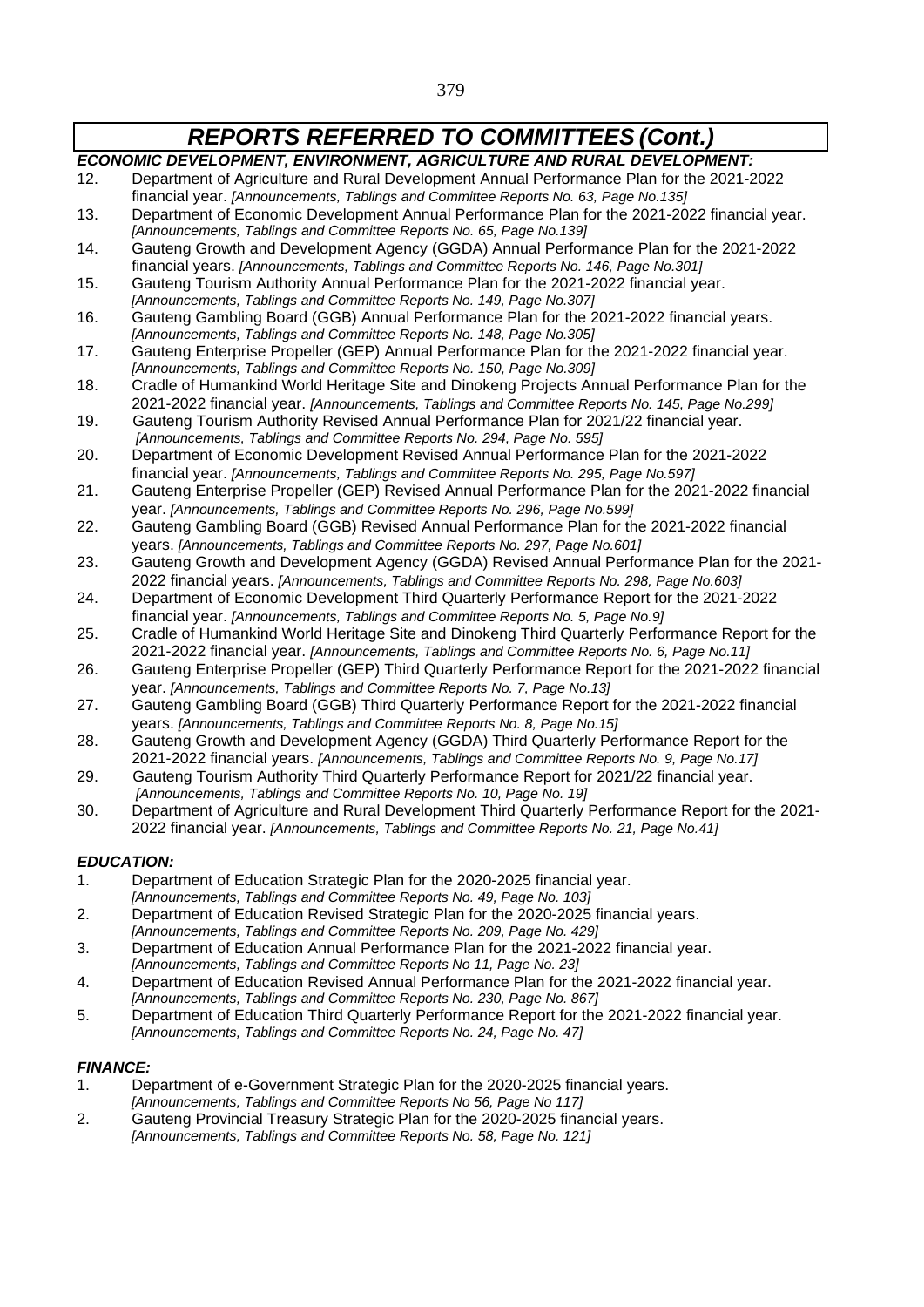#### *FINANCE:*

- 3. Gauteng Infrastructure Financing Agency Strategic Plan for the 2020-2025 financial years. *[Announcements, Tablings and Committee Reports No 60, Page No 125]*
- 4. Publication of the Municipal Consolidated Budget Statements for Quarter ended 31 December 2020 i.t.o. Section 71 of the Municipal Finance Management Act No. 56 of 2003. *[Announcements, Tablings and Committee Reports No. 30, Page No. 63]*
- 5. Gauteng Provincial Treasury Annual Performance Plan for the 2021-2022 financial year.
- *[Announcements, Tablings and Committee Reports No. 40, Page No. 89]*
- 6. Department of e-Government Annual Performance Plan for the 2021-2022 financial year. *[Announcements, Tablings and Committee Reports No. 44, Page No. 97]*
- 7. Gauteng Infrastructure Financing Agency Annual Performance Plan for the 2021-2022 financial years. *[Announcements, Tablings and Committee Reports No. 45, Page No. 99]*
- 8. Publication of the Municipal Consolidated Budget Statements for Quarter ended 31 March 2021 i.t.o. Section 71 of the Municipal Finance Management Act No. 56 of 2003. *[Announcements, Tablings and Committee Reports No. 182, Page No. 373]*
- 9. Financial and Fiscal Commission Annual Submission for the Division of Revenue for the 2022-2023 financial year. *[Announcements, Tablings and Committee Reports No. 44, Page No. 97]*
- 10. Department of e-Government Third Quarterly Performance Report for the 2021-2022 financial year. *[Announcements, Tablings and Committee Reports No. 16, Page No. 31]*
- 11. Gauteng Provincial Treasury Third Quarterly Performance Report for the 2021-2022 financial year. *[Announcements, Tablings and Committee Reports No. 17, Page No. 33]*
- 12. Gauteng Infrastructure Financing Agency Third Quarterly Performance Report for the 2021-2022 financial years. *[Announcements, Tablings and Committee Reports No. 18, Page No. 35]*
- 13. Gauteng Provincial Government State of Finances Third Quarterly Report for the 2021-2022 financial year. *[Announcements, Tablings and Committee Reports No. 34, Page No. 69]*

#### *HEALTH:*

- 1. Department of Health Revised Annual Performance Plan for the 2021-22 financial year. *[Announcements, Tablings and Committee Reports No. 151, Page No. 311]*
- 2. Department of Health Amendments to the Annual Performance Plan for the 2021-22 financial year. *[Announcements, Tablings and Committee Reports No. 326, Page No. 659]*
- 3. Department of Health Third Quarterly Performance Report for the 2021-22 financial year. *[Announcements, Tablings and Committee Reports No. 13, Page No. 25]*

### *INFRASTRUCTURE DEVELOPMENT:*

- 1. Department of Infrastructure Development Strategic Plan including District Development Model Annexure A and D for the 2020-25 financial years.
	- *[Announcements, Tablings and Committee Reports No. 88, Page No 181]*
- 2. Department of Infrastructure Development Annual Performance Plan Annexure D: District Development Model for the 2020-21 financial year.
- *[Announcements, Tablings and Committee Reports No. 219, Page No 449]* 3. Department of Infrastructure Development Annual Performance Plan for the 2021-2022 financial year. *[Announcements, Tablings and Committee Reports No. 03, Page No. 5]*
- 4. Department of Infrastructure Development Third Quarterly Performance Report for the 2021-2022 financial year. *[Announcements, Tablings and Committee Reports No. 25, Page No. 49]*

### *OVERSIGHT COMMITTEE ON THE PREMIER'S OFFICE & THE LEGISLATURE:*

- 1. Gauteng Provincial Legislature Strategic Plan for the 6<sup>th</sup> Legislature 2020-2025 financial years. *[Announcements, Tablings and Committee Reports No 43, Page No.91]*
- 2. Office of the Premier's Five Year Strategic Plan for the 2020-2025 financial years. *[Announcements, Tablings and Committee Reports No 126, Page No.257]*
- 3. Special Report on delayed submission of the Auditor-General's Report on the Financial Statements of the Gauteng Provincial Legislature for the financial year ended 31 March 2020.. *[Announcements, Tablings and Committee Reports No 283, Page No.577]*
- 4. Gauteng Provincial Legislature Annual Performance Plan for 2021-2022 financial year. *[Announcements, Tablings and Committee Reports No. 60, Page No.129]*
- 5. Office of the Premier's Annual Performance Plan for the 2021-2022 financial year. *[Announcements, Tablings and Committee Reports No. 144, Page No.297]*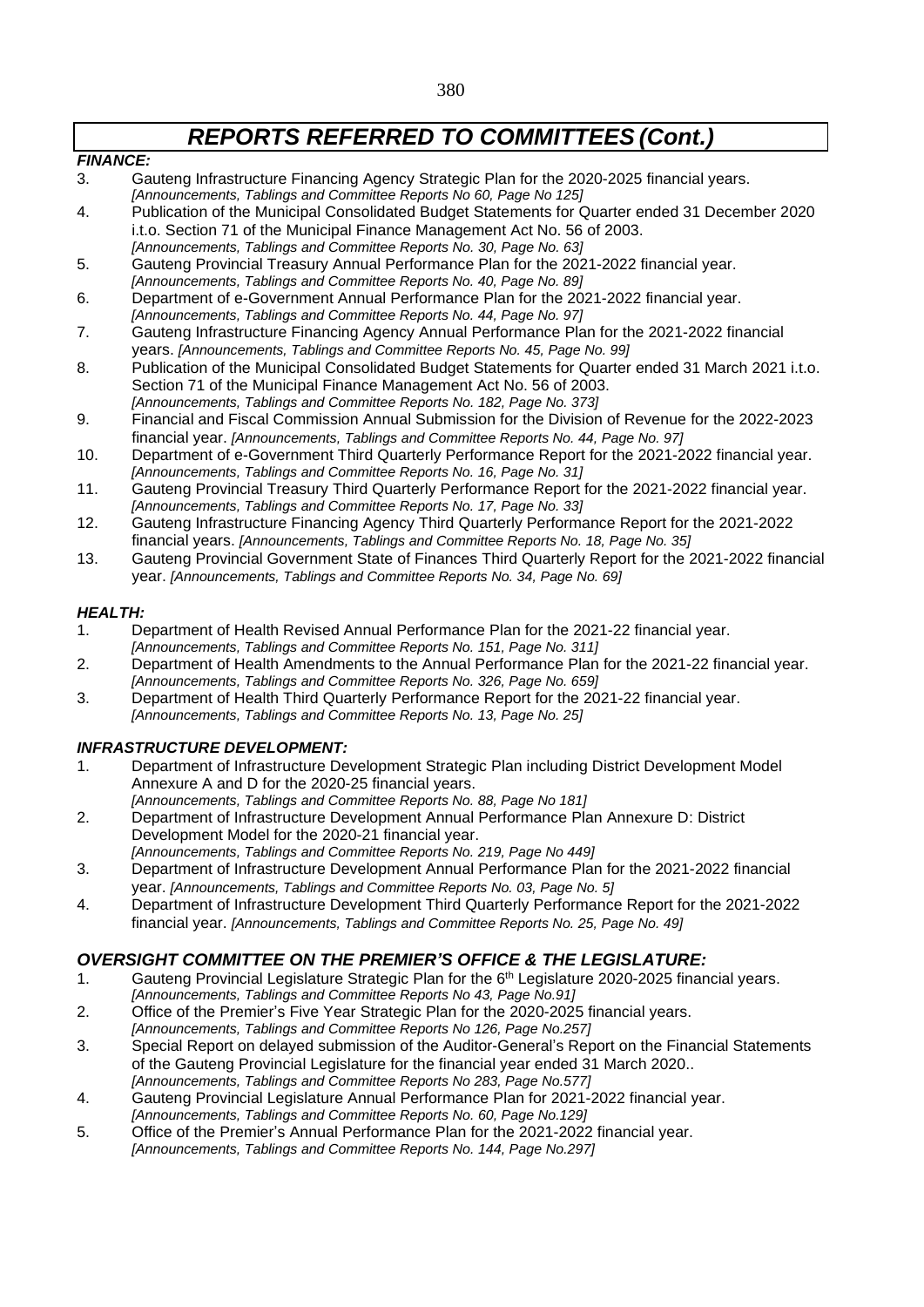## *OVERSIGHT COMMITTEE ON THE PREMIER'S OFFICE & THE LEGISLATURE:*

- 6. Office of the Premier Revised Annual Performance Plan for the 2021/22 financial year. *[Announcements, Tablings and Committee Reports No. 302, Page No. 611]*
- 7. Office of the Premier Third Quarterly Performance Report for the 2021/22 financial year. *[Announcements, Tablings and Committee Reports No. 22, Page No. 43]*
- 8. Gauteng Provincial Legislature Third Quarterly Performance Report for 2021-2022 financial year. *[Announcements, Tablings and Committee Reports No. 23, Page No.45]*

## *PUBLIC ACCOUNTS:*

- 1. Public Service Commission Final Investigation Report into alleged appointment irregularities at Gauteng Department of Education.
	- *[Announcements, Tablings and Committee Reports No 352, Page No.715]*
- 2. Auditor-General's Second Special Report on Financial Management of Government's Covid-19 initiatives. *[Announcements, Tablings and Committee Reports No. 31, Page No.65]*
- 3. Auditor-General's First Special Report on Financial Management of Government's Covid-19 initiatives. *[Announcements, Tablings and Committee Reports No. 32, Page No.67]*
- 4. Public Service Commission (PSC) Investigation Report into the Appointment of Dr Akindipe as the Head of Clinical Department of Psychiatry in Dr George Mukhari Academic Hospital, Department of Health in the Gauteng Province. *[Announcements, Tablings and Committee Reports No. 327, Page No. 661]*
- 5. Auditor-General's Audit Report on the financial statements of vote 02: Gauteng Political Party Fund for the 2019/20 financial year. *[Announcements, Tablings and Committee Reports No. 431, Page No 869]*
- 6. Public Service Commission Annual Report for the 2020/2021 financial year. *[Announcements, Tablings and Committee Reports No 432, Page No.871]*

## *SOCIAL DEVELOPMENT:*

- 1. Department of Social Development Strategic Plan for the 2020-2025 financial year. *[Announcements, Tablings and Committee Reports No 90, Page No.185]*
- 2. Department of Social Development Annual Performance Plan for the 2021-2022 financial year. *[Announcements, Tablings and Committee Reports No. 41, Page No.91]*
- 3. Department of Social Development Third Quarterly Performance Report for the 2021-2022 financial year. *[Announcements, Tablings and Committee Reports No. 20, Page No.39]*

## *SPORT, RECREATION, ARTS AND CULTURE:*

- 1. Department of Sport, Arts, Culture and Recreation Strategic Plan for the 2020-2025 financial years. *[Announcements, Tablings and Committee Reports No. 64, Page No. 133]*
- 2. Gauteng Film Commission Five Year Strategic Plan for the 2020/21-2024/25 financial years. *[Announcements, Tablings and Committee Reports No. 94, Page No. 193]*
- 3. Department of Sport, Arts, Culture and Recreation Annual Performance Plan for the 2021-2022 financial year. *[Announcements, Tablings and Committee Reports No. 46, Page No. 101]*
- 4. Gauteng Film Commission Annual Performance Plan for the 2021-2022 financial year.
- *[Announcements, Tablings and Committee Reports No. 47, Page No. 103]*
- 5. Department of Sport, Arts, Culture and Recreation Revised Annual Performance Plan for the 2021- 2022 financial year. *[Announcements, Tablings and Committee Reports No. 147, Page No. 303]*
- 6. Department of Sport, Arts, Culture and Recreation Third Quarterly Performance Report for the 2021- 2022 financial year. *[Announcements, Tablings and Committee Reports No. 29, Page No. 57]*
- 7. Gauteng Film Commission Third Quarterly Performance Report for the 2021-2022 financial year. *[Announcements, Tablings and Committee Reports No. 30, Page No. 59]*

## *ROADS AND TRANSPORT:*

- 1. Department of Roads and Transport Strategic Plan for the 2020-2025 financial years. *[Announcements, Tablings and Committee Reports No 66, Page No.137]*
- 2. Gautrain Management Agency Strategic Plan for the 2020-2025 financial years. *[Announcements, Tablings and Committee Reports No 68, Page No.141]*
- 3. G-FleeT Management Trading Entity Strategic Plan for the 2020-2025 financial years. *[Announcements, Tablings and Committee Reports No 70, Page No.145]*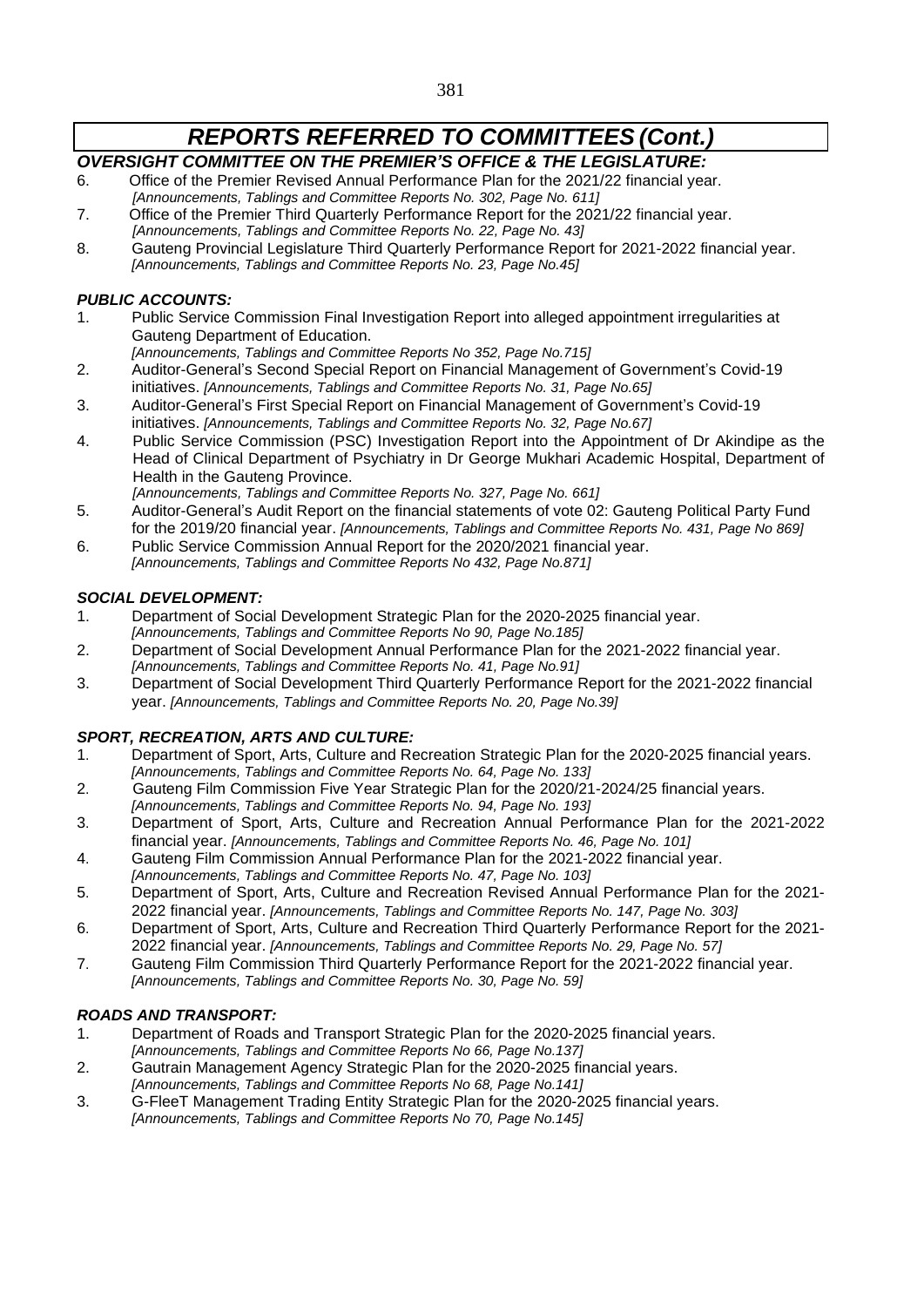#### *ROADS AND TRANSPORT:*

- 4. Department of Roads and Transport Revised Strategic Plan for the 2020-2025 financial years. *[Announcements, Tablings and Committee Reports No 218, Page No.447]*
- 5. Department of Roads and Transport Annual Performance Plan for the 2021-2022 financial year. *[Announcements, Tablings and Committee Reports No 54, Page No.117]*
- 6. Gautrain Management Agency Annual Performance Plan for the 2021-2022 financial year. *[Announcements, Tablings and Committee Reports No 55, Page No.119]*
- 7. G-FleeT Management Trading Entity Annual Performance Plan for the 2021-2022 financial year. *[Announcements, Tablings and Committee Reports No 56, Page No.121]*
- 8. Gautrain Management Agency Strategic Plan for the 2022/23 to 2024/25 financial year.
- *[Announcements, Tablings and Committee Reports No. 307, Page No. 621]* 9. Gautrain Management Agency Annual Performance Plan for the 2022/23 financial year. *[Announcements, Tablings and Committee Reports No. 308, Page No. 623]*
- 10. Gautrain Management Agency SLA between MEC & GMA for the 2022/23 financial year. *[Announcements, Tablings and Committee Reports No. 309, Page No. 625]*
- 11. G-FleeT Management Trading Entity Revised Annual Performance Plan for the 2021-2022 financial year. *[Announcements, Tablings and Committee Reports No 2, Page No.3]*
- 12. G-FleeT Management Trading Entity Revised Strategic Plan for the 2020-2025 financial year. *[Announcements, Tablings and Committee Reports No 3, Page No.5]*
- 13. G-FleeT Management Third Quarterly Performance Report for the 2021-2022 financial year. *[Announcements, Tablings and Committee Reports No 14, Page No.27]*
- 14. Gautrain Management Agency Third Quarterly Performance Report for the 2021/2022 financial year. *[Announcements, Tablings and Committee Reports No. 15, Page No. 29]*
- 15. Department of Roads and Transport Third Quarterly Performance Report for the 2021-2022 financial year. *[Announcements, Tablings and Committee Reports No 31, Page No.61]*

## *MOTIONS*

## **MATTERS FOR CONSIDERATION BY PROGRAMMING COMMITTEE**

1. Motion on the Dissolution of the Department of Infrastructure Development in terms of Rule 121(1)(a) read with rule 117(2) by Hon. Solly Msimanga (DA).

## *QUESTIONS*

## **QUESTION WITHOUT NOTICE TO THE PREMIER** (i.t.o. Rule 138(5)

#### **For next Question Day**

none

### **PREMIER'S QUESTION TIME** (i.t.o. Rule 138)

(i.t.o. Rule 133(4) ( $\leftrightarrow$  Questions carried over from previous Question Day)

## **For next Question Day**

S T Msimanga (DA) to ask the Premier *[3.PR001]*

M Gana (DA) to ask the Premier *[3.PR002]*

### **QUESTIONS FOR ORAL REPLY TO MEMBERS OF THE EXECUTIVE COUNCIL**

 $(i.t. o. Rule 134)$  ( $\leftrightarrow$  Questions carried over from previous Question Day)

**For next Question Day**

A D W Alberts (VF-Plus) to ask the Member of the Executive Council for Community Safety *[4.PS001]*

J B Bloom (DA) to ask the Member of the Executive Council for Health *[4.HL001]*

M F Ledwaba (EFF) to ask the Member of the Executive Council for Roads and Transport *[4.TR001]*

N D Radebe (EFF) to ask the Member of the Executive Council for Community Safety *[4.PS002]*

N D Radebe (EFF) to ask the Member of the Executive Council for Community Safety *[4.PS003]*

C Mabala (EFF) to ask the Member of the Executive Council for Health *[4.HL002]*

C Mabala (EFF) to ask the Member of the Executive Council for Health *[4.HL003]*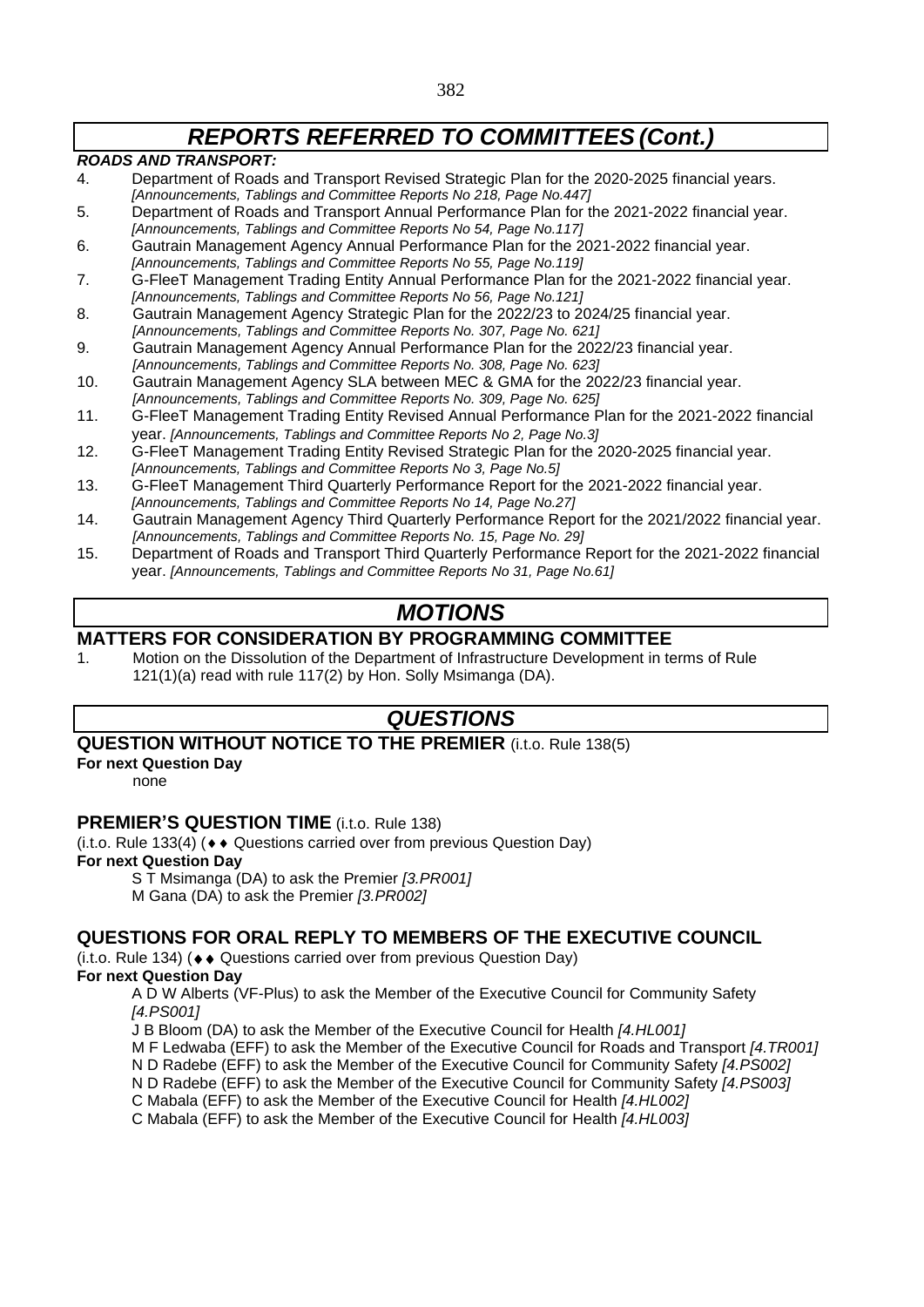## **QUESTIONS FOR ORAL REPLY TO MEMBERS OF THE EXECUTIVE COUNCIL**

**(Cont.)** (i.t.o. Rule 134) ( $\leftrightarrow$  Questions carried over from previous Question Day)

#### **For next Question Day**

B F Badenhorst (EFF) to ask the Member of the Executive Council for Social Development *[4.SD001]*

B F Badenhorst (EFF) to ask the Member of the Executive Council for Social Development *[4.SD002]*

F P Nel (DA) to ask the Member of the Executive Council for Roads and Transport *[4.TR002]*

## **WRITTEN QUESTIONS FOR ORAL EXPLANATION & TABLING IN THE HOUSE** (i.t.o

Rule 137(5) [\*\* Request for extension of time (i.t.o Rule 137(2)] (i.t.o Rule 133(4) [ $\leftrightarrow$  Questions carried over from the previous Question Day]

## **For next Question Day**

## *MEC FOR COMMUNITY SAFETY:*

R Nt'sekhe (DA) *[5.PS001]* M Shackleton (DA) *[5.PS002]* B Engelbrecht (DA) *[5.PS003]* M Shackleton (DA) *[5.PS004]* M Shackleton (DA) *[5.PS005]* M Shackleton (DA) *[5.PS006]* N D Radebe (EFF) *[5.PS007]* N D Radebe (EFF) *[5.PS008]* S T Msimanga (DA) *[5.PS009]*

## *MEC FOR HEALTH:*

J B Bloom (DA) *[5.HL004]*

## *MEC FOR CO-OPERATIVE GOVERNANCE, TRADITIONAL AFFAIRS & HUMAN SETTLEMENTS:*

S T Msimanga (DA) *[5.COGTA&HS017]*

## *MEC FOR SOCIAL DEVELOPMENT:*

A W Cilliers (DA) *[5.SD001]*

## *MEC FOR SPORT, ARTS, CULTURE AND RECREATION:*

A Randall (DA) *[5.SP001]* A W Cilliers (DA) *[5.SP002]*

### **QUESTIONS FOR WRITTEN REPLY TO MEMBERS OF THE EXECUTIVE COUNCIL**

(i.t.o. Rule 136(1)  $\blacktriangleright\blacklozenge$  Oral Questions converted to Written Questions by Resolution of the House] [**\*\*** Request for extension of time [i.t.o Rule 137(2)]

#### *PREMIER:*

\*\* S T Msimanga (DA) *[5.PR001]* S J P Dos Santos (DA) *[5.PR002]* S T Msimanga (DA) *[5.PR003]*

### *MEC FOR COMMUNITY SAFETY:*

R Nt'sekhe (DA) *[5.PS010]* S J P Dos Santos (DA) *[5.PS011]* M Shackleton (DA) *[5.PS012]* S T Msimanga (DA) *[5.PS013]*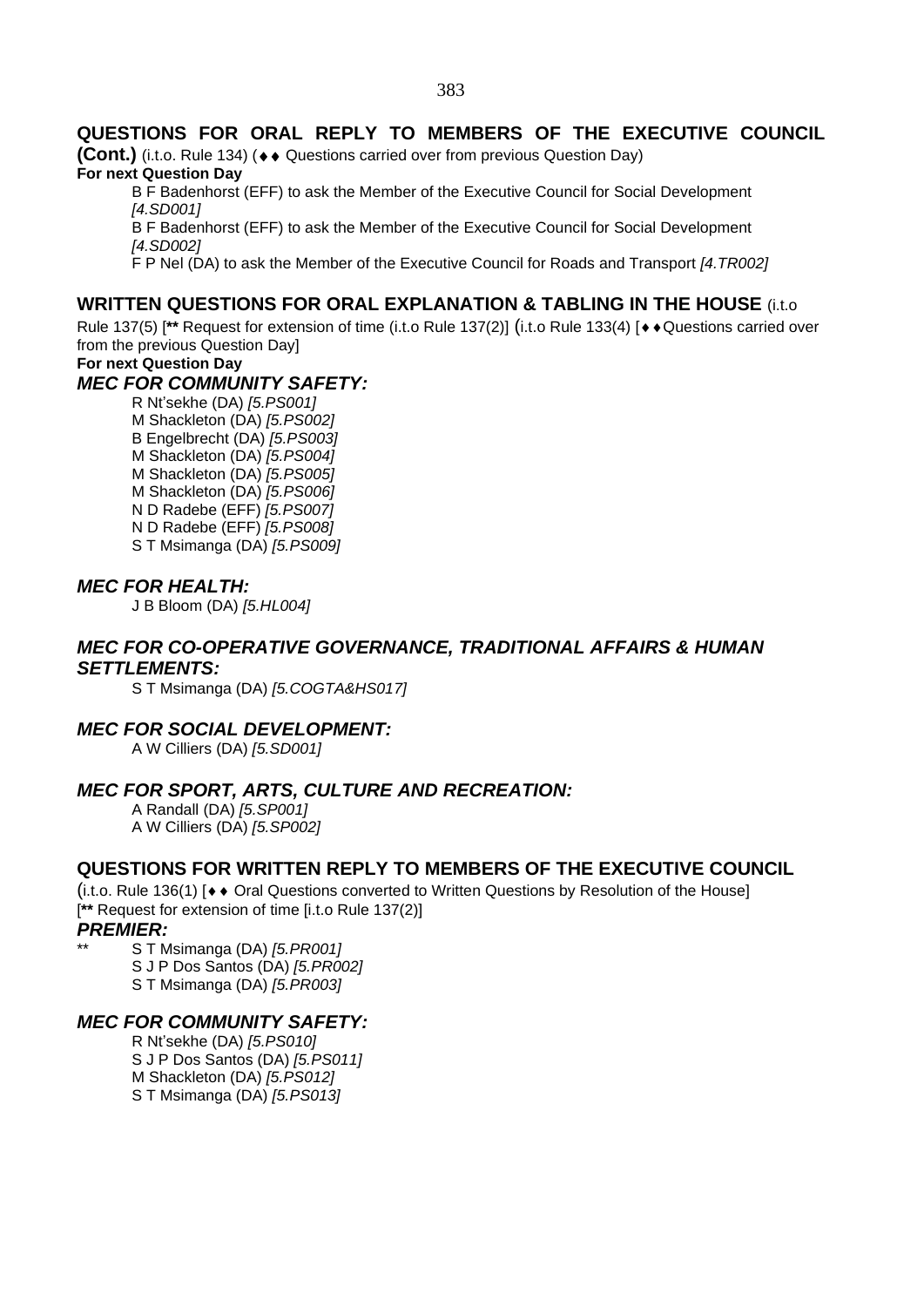## **QUESTIONS FOR WRITTEN REPLY TO MEMBERS OF THE EXECUTIVE COUNCIL**

**(Cont.)**(i.t.o. Rule 136(1) [◆◆ Oral Questions converted to Written Questions by Resolution of the House][**\*\*** Request for extension of time [i.t.o Rule 137(2)]

#### *MEC FOR ECONOMIC DEVELOPMENT, AGRICULTURE AND RURAL DEVELOPMENT:*

S J P Dos Santos (DA) *[5.ECD,ENV&ARD003] - WITHDRAWN* A W Cilliers (DA) *[5.ECD,ENV&ARD004]* S T Msimanga (DA) *[5.ECD,ENV&ARD005]*

## *MEC FOR EDUCATION:*

- \*\* N Ramulifho (DA) *[5.ED001]*
- \*\* A Alberts (VF-Plus) *[5.ED008]* A Alberts (VF-Plus) *[5.ED009]* F P Nel (DA) *[5.ED010]* N Ramulifho (DA) *[5.ED011]* N Ramulifho (DA) *[5.ED012]*

## *MEC FOR FINANCE:*

A Randall (DA) *[5.FN003]* A Randall (DA) *[5.FN004]* F P Nel (DA) *[5.FN005]*

## *MEC FOR HEALTH:*

J B Bloom (DA) *[5.HL008]* J B Bloom (DA) *[5.HL009]* F P Nel (DA) *[5.HL010]* K Tong (EFF) *[5.HL011]* J B Bloom (DA) *[5.HL012]* J B Bloom (DA) *[5.HL013]* J B Bloom (DA) *[5.HL014]* C Bosch (DA) *[5.HL015]*

## *MEC FOR INFRASTRUCTURE DEVELOPMENT:*

\*\* J B Bloom (DA) *[5.INF004]* \*\* A Randall (DA) *[5.INF008]* R Nt'sekhe (DA) *[5.INF009]* A Fuchs (DA) *[5.INF010]* N de Jager (DA) *[5.INF011]* F P Nel (DA) *[5.INF012]*

## *MEC FOR CO-OPERATIVE GOVERNANCE, TRADITIONAL AFFAIRS & HUMAN SETTLEMENTS:*

- \*\* M F Ledwaba (EFF) *[5.COGTA&HS011]*
- \*\* M S Chabalala (DA) *[5.COGTA&HS012]*
- \*\* M S Chabalala (DA) *[5.COGTA&HS013]*
- \*\* M S Chabalala (DA) *[5.COGTA&HS014]*
- \*\* C Bosch (DA) *[5.COGTA&HS015]* R Nt'sekhe (DA) *[5.COGTA&HS018]* R Nt'sekhe (DA) *[5.COGTA&HS019]* M H Cirota (DA) *[5.COGTA&HS020]* M S Chabalala (DA) *[5.COGTA&HS021]* F P Nel (DA) *[5.COGTA&HS022]* R Nt'sekhe (DA) *[5.COGTA&HS023]* R Nt'sekhe (DA) *[5.COGTA&HS024]*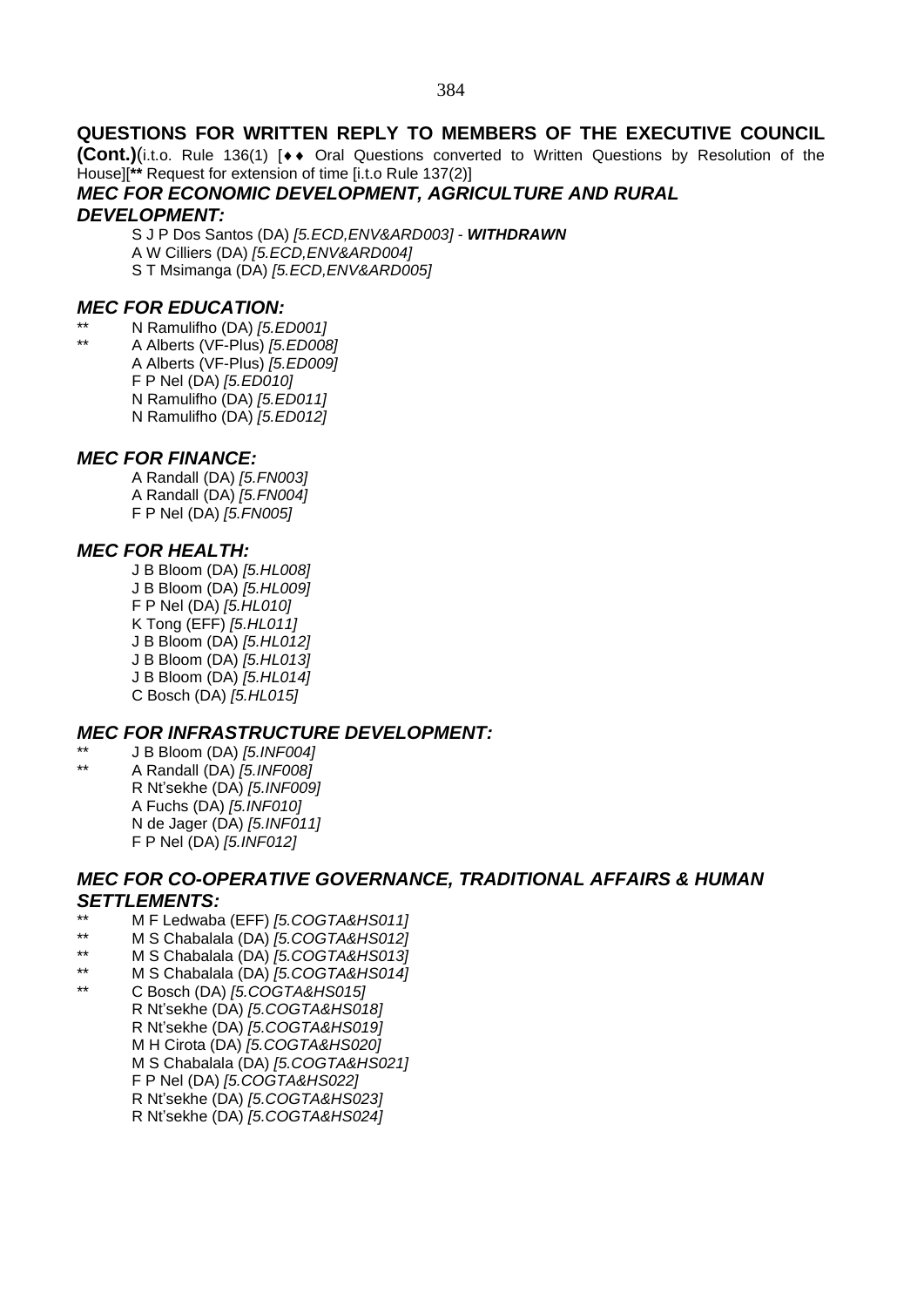### **QUESTIONS FOR WRITTEN REPLY TO MEMBERS OF THE EXECUTIVE COUNCIL**

**(Cont.)**(i.t.o. Rule 136(1) [♦♦ Oral Questions converted to Written Questions by Resolution of the House][**\*\*** Request for extension of time [i.t.o Rule 137(2)]

## *MEC FOR CO-OPERATIVE GOVERNANCE, TRADITIONAL AFFAIRS & HUMAN*

#### *SETTLEMENTS:*

B Engelbrecht (DA) *[5.COGTA&HS025]* B Engelbrecht (DA) *[5.COGTA&HS026]* M H Cirota (DA) *[5.COGTA&HS027]* A Randall (DA) *[5.COGTA&HS028]* A Randall (DA) *[5.COGTA&HS029]* M S Chabalala (DA) *[5.COGTA&HS030]* M S Chabalala (DA) *[5.COGTA&HS031]* M S Chabalala (DA) *[5.COGTA&HS032]* A W Cilliers (DA) *[5.COGTA&HS033]* M H Cirota (DA) *[5.COGTA&HS034]* C Bosch (DA) *[5.COGTA&HS035]*

## *MEC FOR ROADS AND TRANSPORT:*

E du Plessis (DA) *[5.TR004]* E du Plessis (DA) *[5.TR005]* E du Plessis (DA) *[5.TR006]* M H Cirota (DA) *[5.TR007]* E du Plessis (DA) *[5.TR008]* W Peach (DA) *[5.TR009]* C Bosch (DA) *[5.TR010]*

### *MEC FOR SOCIAL DEVELOPMENT:*

M H Cirota (DA) *[5.SD002] - WITHDRAWN* S J P Dos Santos (DA) *[5.SD003]* B Engelbrecht (DA) *[5.SD004]*

### *MEC FOR SPORT, ARTS, CULTURE AND RECREATION:*

M S Chabalala (DA) *[5.SP003]* M S Chabalala (DA) *[5.SP004]* S J P Dos Santos (DA) *[5.SP005]*

## *SPECIAL SITTINGS*

#### **SITTINGS OF THE HOUSE** (\*\* indicates confirmed)

none

## *SITTINGS*

## **SITTINGS OF THE HOUSE** (\*\* indicates confirmed)

- **\*\* Thursday, 03 March 2022,10h00**
- **\*\* Tuesday, 08 March 2022, 10h00**
- **\*\* Tuesday, 15 March 2022, 10h00**
- **\*\* Tuesday, 22 March 2022, 10h00**
- **\*\* Thursday, 24 March 2022, 10h00**
- **\*\* Friday, 25 March 2022, 10h00**

### **OTHER SITTINGS** (\*\* indicates confirmed)

none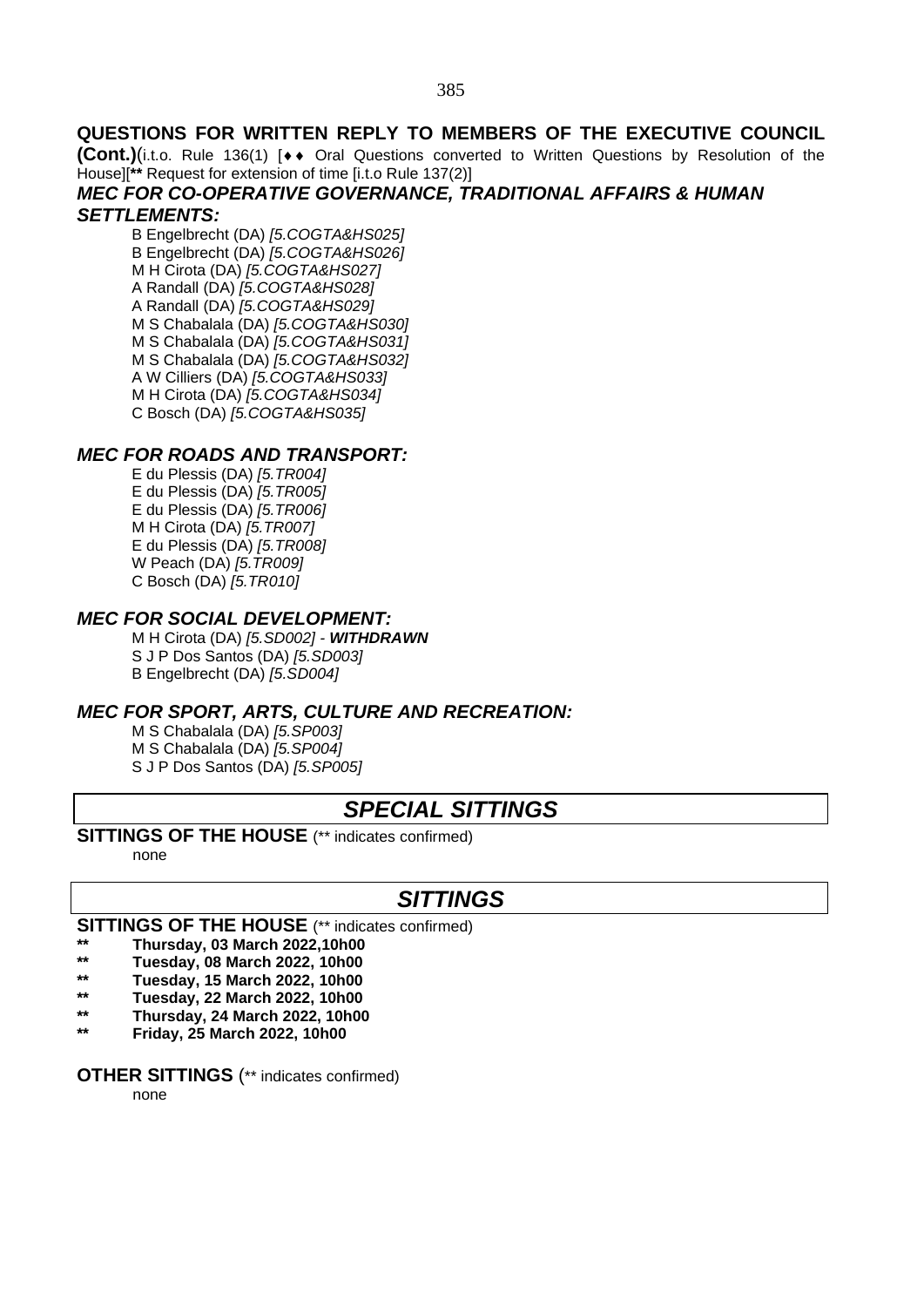386

## *MEETINGS*

## **COMMITTEE MEETINGS – GPL (IN HOUSE)** (\*\* indicates confirmed)

#### **Monday, 28 February 2022**

**\*\* Oversight Committee on the Office of the Premier and the Legislature, Virtual Microsoft Teams, 10h00**

#### **Tuesday, 01 March 2022**

#### **\*\* Public Accounts Committee, Virtual Microsoft Teams, 09h00-13h00**

Oversight Committee on the Office of the Premier and the Legislature, Virtual Microsoft Teams, 09h00

Petitions Committee, Virtual Microsoft Teams, 09h00

Committee for the Scrutiny of Subordinate Legislation, Virtual Microsoft Teams, 09h00

#### **Wednesday, 02 March 2022**

none

#### **Thursday, 03 March 2022**

none

#### **Friday, 04 March 2022**

#### **\*\* Social Development Committee, Virtual Microsoft Teams, 09h00**

Co-operative Governance, Traditional Affairs and Human Settlements Committee, Virtual Microsoft Teams, 09h00

Health Committee, Virtual Microsoft Teams, 09h00

Education Committee, Virtual Microsoft Teams, 09h00 Sport, Recreation, Arts and Culture Committee, Virtual Microsoft Teams, 09h00

Community Safety Committee, Virtual Microsoft Teams, 09h00

#### **Monday, 07 March 2022**

none

#### **Tuesday, 08 March 2022**

none

#### **Wednesday, 09 March 2022**

Chair of Chairs 3rd Quarterly Review Session, 13h00

#### **Thursday, 10 March 2022**

Chair of Chairs 3rd Quarterly Review Session, 09h00

#### **Friday, 11 March 2022**

Oversight Committee on the Office of the Premier and the Legislature, Virtual Microsoft Teams, 09h00

Petitions Committee, Virtual Microsoft Teams, 09h00

Committee for the Scrutiny of Subordinate Legislation, Virtual Microsoft Teams, 09h00 Finance Committee, Virtual Microsoft Teams, 13h00

Economic Development, Environment, Agriculture and Rural Development Committee, Virtual Microsoft Teams, 13h00

Roads and Transport Committee, Virtual Microsoft Teams, 13h00

#### **\*\* Infrastructure Development Committee, Virtual Microsoft Teams, 10h00**

#### **Monday, 14 March 2022**

none

#### **Tuesday, 15 March 2022**

none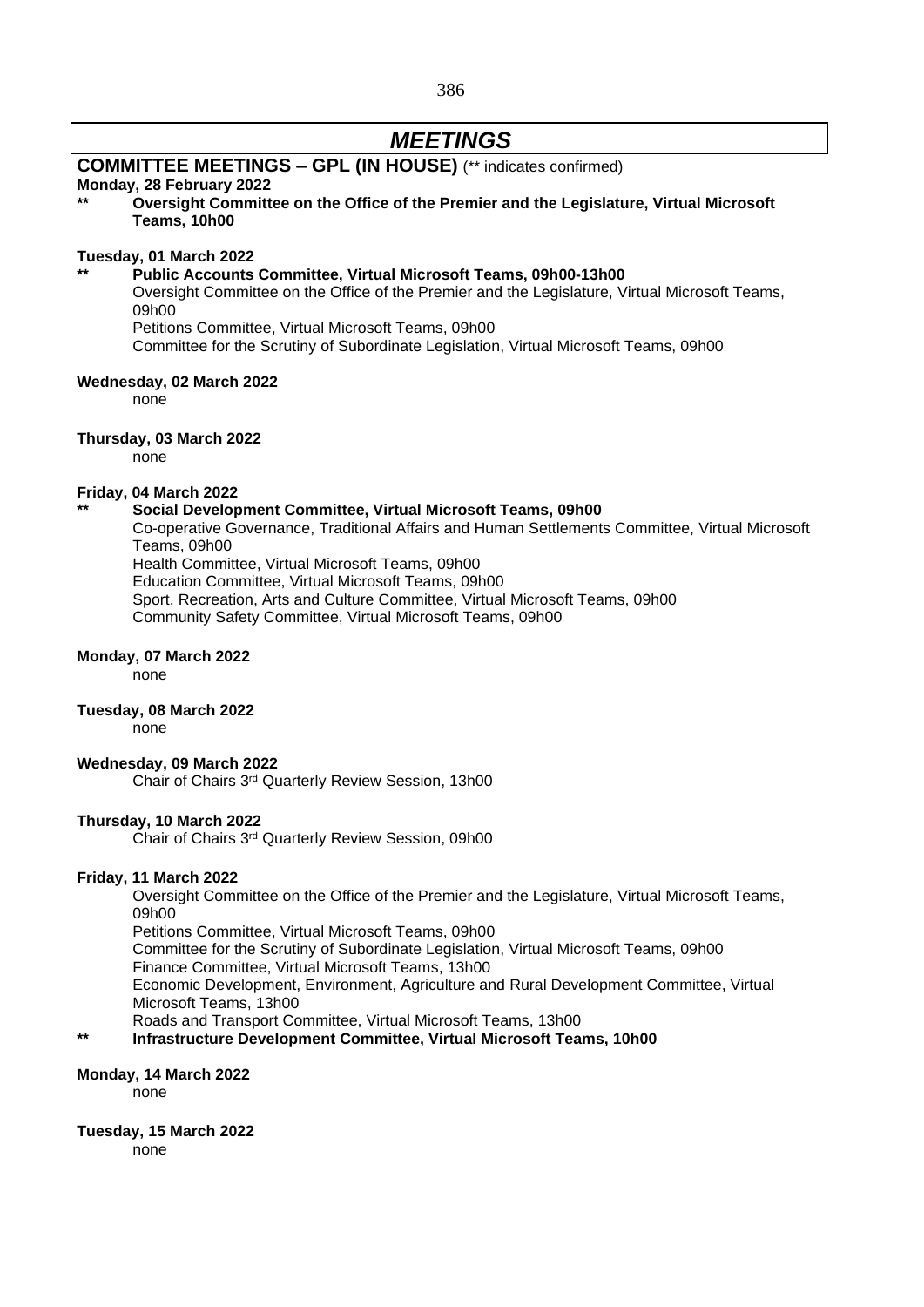#### **COMMITTEE MEETINGS – GPL (IN HOUSE) (Cont.)** (\*\* indicates confirmed)

**Wednesday, 16 March 2022**

none

#### **Thursday, 17 March 2022**

#### **\*\* Social Development Committee, Virtual Microsoft Teams, 09h00**

Co-operative Governance, Traditional Affairs and Human Settlements Committee, Virtual Microsoft Teams, 09h00 Health Committee, Virtual Microsoft Teams, 09h00 Education Committee, Virtual Microsoft Teams, 09h00 Sport, Recreation, Arts and Culture Committee, Virtual Microsoft Teams, 09h00 Community Safety Committee, Virtual Microsoft Teams, 09h00

#### **Friday, 18 March 2022**

#### **\*\* Infrastructure Development Committee, Virtual Microsoft Teams, 10h00**

Finance Committee, Virtual Microsoft Teams, 09h00 Economic Development, Environment, Agriculture and Rural Development Committee, Virtual Microsoft Teams, 09h00 Roads and Transport Committee, Virtual Microsoft Teams, 09h00

#### **Tuesday, 22 March 2022**

none

#### **Wednesday, 23 March 2022**

none

#### **Thursday, 24 March 2022**

none

## **Friday, 25 March 2022**

none

## **COMMITTEE MEETINGS – GPL (OUTSIDE THE LEGISLATURE)** (\*\* indicates confirmed)

#### **Friday, 04 March 2022**

**\*\* Co-operative Governance, Traditional Affairs and Human Settlements Portfolio Committee, Committee Meeting, Hammanskraal- City of Tshwane, 10h00 -13h00**

#### **OTHER COMMITTEE MEETINGS** (\*\* indicates confirmed)

#### **Monday, 28 February 2022**

**\*\* Sport, Recreation, Arts and Culture Committee, Oversight Visits to Boipatong and Rus-Ter-Vaal Libraries, 09h00**

#### **Tuesday, 01 March 2022**

**\*\* Sport, Recreation, Arts and Culture stakeholder meeting and round table discussion The Capital Hotel – Sandton, 09h00**

#### **Tuesday, 01 March 2022**

- **\*\* Oversight Committee on the Office of the Premier and the Legislature, Oversight Visit to Tshwane Automotive Special Economic Zone, 10h00**
- **\*\* Co-operative Governance, Traditional Affairs and Human Settlements Committee, Seminar, The Innovation Hub Tshwane, 10h00**

#### **Tuesday, 01 March 2022**

**\*\* Sport, Recreation, Arts and Culture Committee, FIS roundtable discussion, Venue to be confirmed,13h00**